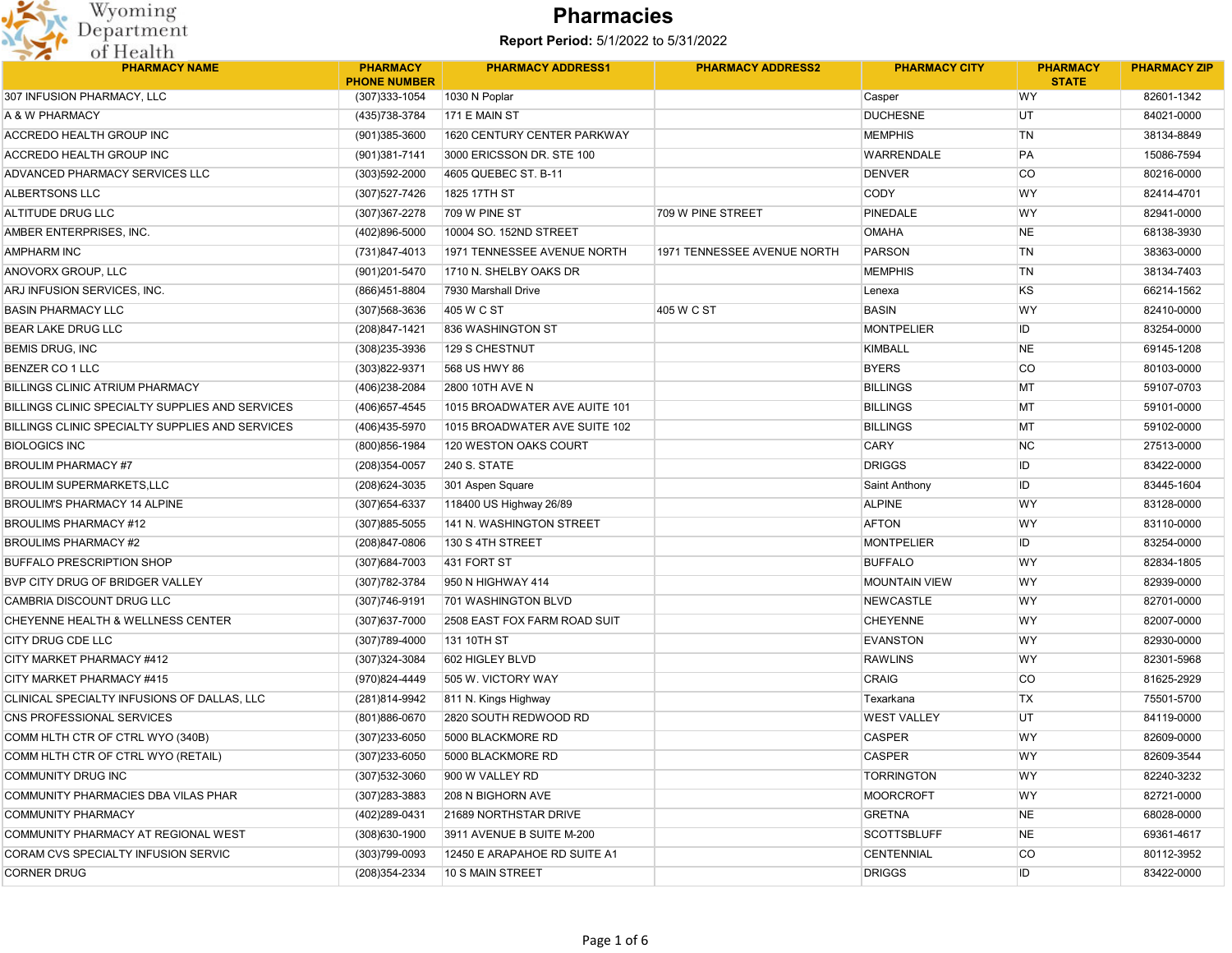

| <b>COWBOY DRUG</b>                                | (307) 331-9394    | 977 GILCHRIST ST             |                       | <b>WHEATLAND</b>      | <b>WY</b> | 82201-0000 |
|---------------------------------------------------|-------------------|------------------------------|-----------------------|-----------------------|-----------|------------|
|                                                   |                   |                              |                       |                       |           |            |
| CSRX, INC                                         | (605)348-2500     | 339 ST PATRICK STREET        | 339 ST PATRICK STREET | <b>RAPID CITY</b>     | <b>SD</b> | 57701-0000 |
| CVS PHARMACY #05307                               | (406)252-9000     | 823 N. 27TH STREET           |                       | <b>BILLINGS</b>       | MT        | 59101-1116 |
| <b>CVS PHARMACY 17768</b>                         | (401) 770-4350    | 401 SE WYOMING BLVD          |                       | <b>CASPER</b>         | <b>WY</b> | 82609-0000 |
| <b>CVS PHARMACY INC</b>                           | (307) 829-3118    | 1708 DELL RANGE BOULEVARD    |                       | <b>CHEYENNE</b>       | <b>WY</b> | 82009-0000 |
| CVS PHARMACY, INC.                                | (401) 765-1500    | 510 S Hwy 89                 |                       | Jackson               | <b>WY</b> | 83001-8507 |
| CVS PHARMACY, L.L.C.                              | (866)813-4547     | UNIT 35                      |                       | <b>AURORA</b>         | <b>CO</b> | 80045-7426 |
| <b>CVS/SPECIALTY</b>                              | (800) 225-5967    | 1127 BRYN MAWR AVENUE STE A  |                       | <b>REDLANDS</b>       | <b>CA</b> | 92374-4558 |
| <b>CVS/SPECIALTY</b>                              | (800)360-0520     | 11162 RENNER BLVD            |                       | <b>LENEXA</b>         | KS        | 66219-9621 |
| <b>CYSTIC FIBROSIS SERVICES INC</b>               | (800)541-4959     | <b>STE 200</b>               |                       | <b>FRISCO</b>         | <b>TX</b> | 75033-2013 |
| EVANSTON COMMUNITY HEALTH CENTER PH               | (307) 789-8291    | <b>75 YELLOW CREEK RD</b>    | <b>STE 102</b>        | <b>EVANSTON</b>       | <b>WY</b> | 82930-0000 |
| EVANSTON COMMUNITY HEALTH CENTER PHARMACY         | (435) 755-8424    | 75 YELLOWCREEK ROAD SUITE 10 | STE 10                | <b>EVANSTON</b>       | <b>WY</b> | 82930-0000 |
| <b>EXACT CARE PHARMACY</b>                        | (502)759-3790     | 8333 ROCKSIDE ROAD           | 8333 ROCKSIDE ROAD    | <b>CLEVELAND</b>      | <b>OH</b> | 04112-5000 |
| EXPRESS SCRIPTS SPECIALTY DISTRIBUT               | (314) 684-6986    | <b>SUITE A</b>               | <b>STE A</b>          | <b>ST LOUIS</b>       | <b>MO</b> | 63134-0000 |
| FACTOR ONE SOURCE PHARMACY, LLC                   | (877) 828-3940    | 217 Glenn Street             | Suite 300             | Cumberland            | MD        | 21502-2460 |
| FAIRVIEW PHARMACY SERVICES LLC                    | (816) 775-4155    | 711B KASOTA AVE SE           |                       | <b>MINNEAPOLIS</b>    | <b>MN</b> | 55414-2842 |
| FAIRVIEW PHARMACY SERVICES LLC                    | (816) 775-4155    | 606 24th Ave South           |                       | Minneapolis           | <b>MN</b> | 55454-1455 |
| <b>FOUNDATION CARE LLC</b>                        | (314) 291-1122    | 4010 WEDGEWAY COURT          |                       | <b>EARTH CITY</b>     | <b>MO</b> | 63045-1213 |
| <b>FRANKLIN PHARMACY</b>                          | $(303)318-1305$   | 1830 FRANKLIN ST STE 190     | <b>STE 190</b>        | <b>DENVER</b>         | <b>CO</b> | 80218-0000 |
| <b>FRONTIER PHARMACY</b>                          | (307)276-3499     | 501 N. NICHOLS               |                       | <b>BIG PINEY</b>      | <b>WY</b> | 83113-0990 |
| GENEVA WOODS PHARMACY AND INFUSION SERVICES       | (307)472-0597     | 2546 E                       |                       | <b>CASPER</b>         | <b>WY</b> | 82609-2062 |
| <b>GENOA HEALTHCARE LLC</b>                       | (307)439-5199     | 1430 WILKINS CIRCLE          | <b>STE 154</b>        | <b>CASPER</b>         | <b>WY</b> | 82601-0000 |
| <b>GENOA HEALTHCARE LLC</b>                       | (307) 778-3818    | 510 W. 29TH STREET           |                       | <b>CHEYENNE</b>       | <b>WY</b> | 82001-3519 |
| GLENROCK HOSPITAL DISTRICT/CLINIC PHARMACY        | (307)436-7116     | 925 W BIRCH                  |                       | <b>GLENROCK</b>       | <b>WY</b> | 82637-0786 |
| <b>GREYBULL DRUG LLC</b>                          | $(307)765 - 4601$ | 925 N 6TH ST                 |                       | <b>GREYBULL</b>       | <b>WY</b> | 82426-0000 |
| HEARTLAND PHARMACY DENVER                         | (303)248-7920     | 8599 PRAIRIE TRAIL DRIVE     |                       | <b>ENGLEWOOD</b>      | <b>CO</b> | 80112-0000 |
| <b>HOSPITAL PHARMACY</b>                          | $(307)$ 672-2426  | 1 S MAIN ST                  |                       | SHERIDAN              | <b>WY</b> | 82801-4221 |
| <b>HOSPITAL PHARMACY WEST</b>                     | (307) 673-3188    | 1333 W 5TH ST                | <b>STE 107</b>        | <b>SHERIDAN</b>       | <b>WY</b> | 82801-0000 |
| <b>HUMANA PHARMACY</b>                            | (800)486-2668     | 9843 WINDISCH RD             |                       | <b>WEST CHESTER</b>   | <b>OH</b> | 45069-0000 |
| IHC HEALTH SVCS PRIMARY CHILDREN'S MEDICAL CENTER | (801)662-1682     | 100 N MARIO CAPECCHI DR.     |                       | <b>SALT LAKE CITY</b> | UT        | 84113-1103 |
| <b>INFUCARE RX LLC</b>                            | (877) 828-3940    | 2540 Market Street           | Suite 1               | Aston                 | PA        | 19014-3437 |
| JOHNSON COUNTY MEMORIAL HOSPITAL                  | (307) 684-6153    | 497 W. LOTT                  |                       | <b>BUFFALO</b>        | <b>WY</b> | 82834-1691 |
| <b>K-PACK PHARMACY</b>                            | (307) 875-6722    | 170 COMMERCE DR              | <b>STEB</b>           | <b>GREEN RIVER</b>    | <b>WY</b> | 82935-0000 |
| <b>KEMMERER PHARMACY</b>                          | (307)800-8880     | 613 MOOSE ST                 |                       | <b>KEMMERER</b>       | <b>WY</b> | 83101-0000 |
|                                                   |                   |                              |                       |                       |           |            |
| KING SOOPERS 79                                   | (307) 638-0192    | 3702 DELL RANGE BLVD         |                       | <b>CHEYENNE</b>       | <b>WY</b> | 82001-0000 |
| KROGER SPECIALTY PHARMACY CA 3                    | (714) 293-3864    | 1821 KAISER AVE              |                       | <b>IRVINE</b>         | <b>CA</b> | 92614-5707 |
| KROGER SPECIALTY PHARMACY FL                      | (407) 936-2956    | 550 TECHNOLOGY PARK          |                       | <b>LAKE MARY</b>      | FL        | 32746-6207 |
| <b>LEDMED PHARMACY III</b>                        | (347) 913-4656    | 2417 3RD AVE SUITE 406       |                       | <b>BRONX</b>          | <b>NY</b> | 10541-0000 |
| <b>LIBERTY DRUG</b>                               | (801)599-6986     | 497 W 4800 SOUTH SUITE 100   | <b>STE 100</b>        | <b>MURRAY</b>         | UT        | 84123-0000 |
| LOVELL DRUG                                       | (307) 548-7231    | 164 E. MAIN ST.              |                       | <b>LOVELL</b>         | <b>WY</b> | 82431-0000 |
| MAXOR SPECIALTY PHARMACY                          | (800) 658-6046    | 3706-A 20TH STREET           |                       | <b>LUBBOCK</b>        | <b>TX</b> | 79410-0000 |
| MEDICAL CENTER OF THE ROCKIES OUTPA               | (970)624-1485     | 2500 ROCKY MOUNTAIN AVENUE   |                       | LOVELAND              | <b>CO</b> | 80528-0000 |
|                                                   |                   |                              |                       |                       |           |            |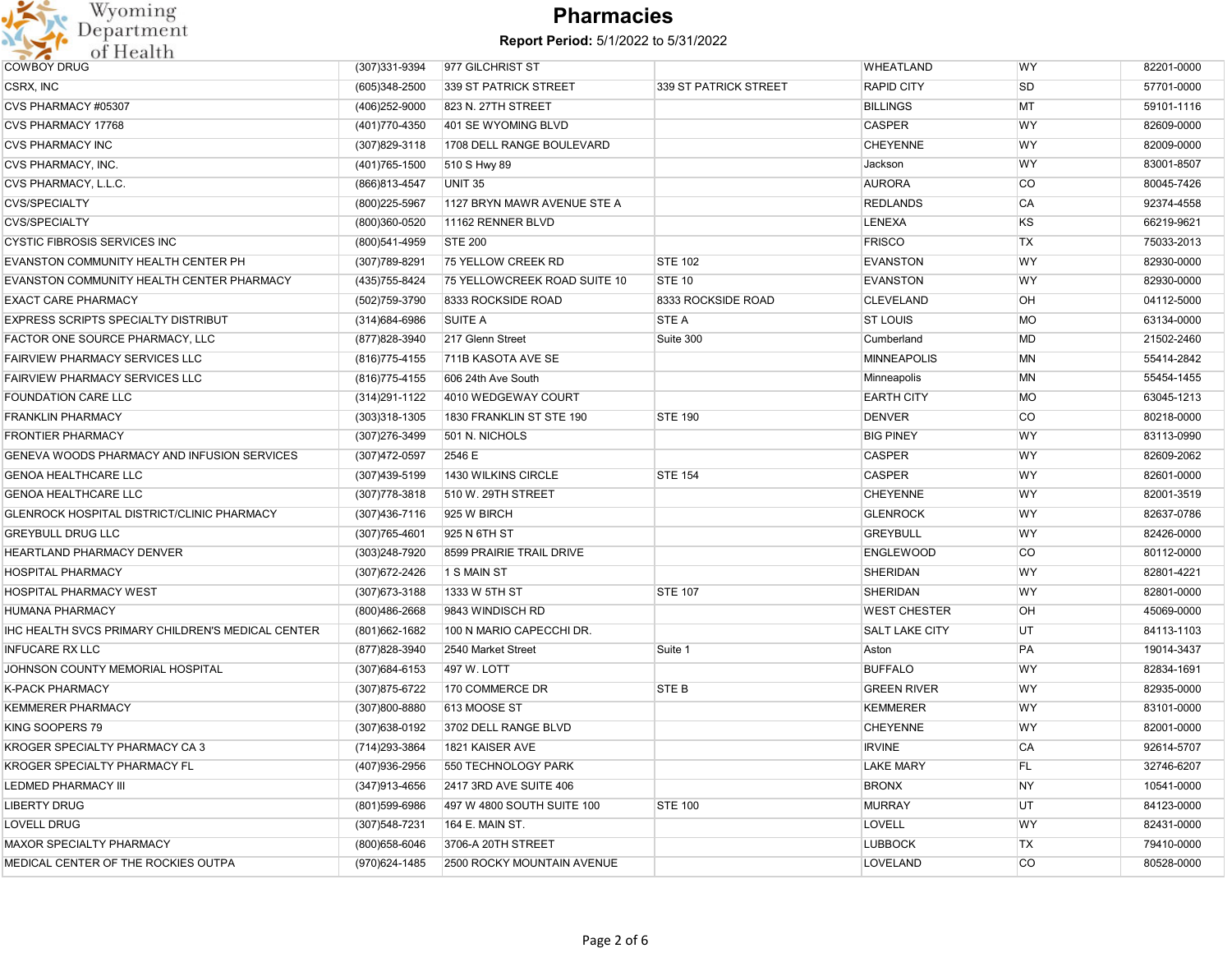

| (307) 527-6221 | 698 YELLOWSTONE AVE               |                      | <b>CODY</b>              | <b>WY</b> | 82414-0000 |
|----------------|-----------------------------------|----------------------|--------------------------|-----------|------------|
| (307) 685-2899 | 407 MEDICAL ARTS CENTER STE A     |                      | <b>GILLETTE</b>          | <b>WY</b> | 82716-3372 |
| (307) 685-6985 | 501 E. LAKEWAY RD                 |                      | <b>GILLETTE</b>          | WY        | 82718-6416 |
| (650) 562-7271 | 411 Borel Ave. Suite 100          |                      | San Mateo                | CA        | 94402-3516 |
| (307) 637-4300 | 7121 COMMONS DR                   |                      | <b>CHEYENNE</b>          | WY        | 82009-0000 |
| (406)896-3380  | 2747 ENTERPRISE AVE SUITE #1      |                      | <b>BILLINGS</b>          | MT        | 59102-0000 |
| (303)590-2100  | 15000 WEST 6TH AVENUE #300        |                      | <b>GOLDEN</b>            | CO        | 80401-0000 |
| (877) 662-6633 | 225 COMMUNITY DRIVE               |                      | <b>GREAT NECK</b>        | <b>NY</b> | 11021-0000 |
| (303)694-1202  | 345 INVERNESS DR                  | SO BUILDING A        | <b>ENGLEWOOD</b>         | CO        | 80112-5890 |
| (406) 587-1050 | 2304 N 7TH AVE.                   | STE H                | <b>BOZEMAN</b>           | MT        | 59715-2571 |
| (702)954-8666  | 6425 Santa Margarita St           | <b>Unit 110</b>      | Las Vegas                | <b>NV</b> | 89118-1913 |
| (810) 768-9083 | 1819 ASTON ST                     |                      | CARLSBAD                 | CA        | 92008-0000 |
| (810) 768-9429 | 4100 S Saginaw St.                | Suite D              | Flint                    | MI        | 48507-2683 |
| (312)813-0708  | 1107 NICHOLAS BLVD                |                      | <b>ELK GROVE VILLAGE</b> | IL.       | 60007-0000 |
| (307) 332-2270 | 634 MAIN ST                       |                      | LANDER                   | <b>WY</b> | 82520-0000 |
| (406)245-6979  | 670 MAIN STREET                   |                      | <b>BILLINGS</b>          | МT        | 59105-3224 |
| (307) 266-0156 | 1076 CY AVE                       | <b>1076 CY AVE</b>   | <b>CASPER</b>            | WY        | 82604-3561 |
| (307)234-7159  | 2625 E 2ND ST                     | 2625 E 2ND ST        | <b>CASPER</b>            | WY        | 82609-0000 |
| (307) 672-8908 | 1865 COFFEEN AVE                  | 1865 COFFEEN AVE     | <b>SHERIDAN</b>          | WY        | 82801-5711 |
| (307) 635-1155 | 3355 E PERSHING BLVD              | 3355 E PERSHING BLVD | <b>CHEYENNE</b>          | WY        | 82001-5764 |
| (307) 637-8361 | 5800 YELLOWSTONE RD               | 5800 YELLOWSTONE RD  | <b>CHEYENNE</b>          | WY        | 82009-4131 |
| (307) 687-2996 | 2610 S DOUGLAS HWY                | 2610 S DOUGLAS HWY   | <b>GILLETTE</b>          | WY        | 82718-6468 |
| (307) 883-6337 | 118 Petersen Parkway              |                      | Thayne                   | <b>WY</b> | 83127-1203 |
| (307) 885-6337 | 307 S WASHINGTON                  |                      | <b>AFTON</b>             | WY        | 83110-0000 |
| (855) 726-8479 | 24 SUMMIT PARK DRIVE SUITE 101    |                      | PITTSBURGH               | PA        | 15275-0000 |
| (833)862-4559  | 17111 PRESTON RD SUITE 150        |                      | <b>DALLAS</b>            | TX        | 75248-0000 |
| (406) 717-6100 | 1410 38TH ST W STE A              |                      | <b>BILLINGS</b>          | MT        | 59102-7661 |
| (307) 754-2031 | 140 N BENT ST                     |                      | <b>POWELL</b>            | WY        | 82435-2712 |
| (406) 245-6717 | 2900 12TH AVE N SUITE 110A        |                      | <b>BILLINGS</b>          | MT        | 59101-7506 |
| (800)330-3665  | 18110SE 34TH ST. BLDG 2 SUITE 270 |                      | VANCOUVER                | WA        | 98683-0000 |
| (605)348-0815  | 3615 5th Street Suite 109         |                      | Rapid City               | SD        | 57701-7360 |
| (303)460-9474  | 557 Burbank Street Ste Q          |                      | Broomfield               | CO        | 80020-7118 |
| (205) 987-7444 | 509 MINERAL TRACE SUITE 200       |                      | <b>BIRMINGHAM</b>        | <b>AL</b> | 35244-4507 |
| (888) 895-7133 | 6528 SOUTH 118TH STREET           |                      | <b>OMAHA</b>             | <b>NE</b> | 68137-3577 |
| (801)486-9555  | 376 W. LAWNDALE DR                |                      | <b>SALT LAKE CITY</b>    | UT        | 84115-0000 |
| (307) 337-1999 | 4641 SW WYOMING BLVD              |                      | <b>CASPER</b>            | WY        | 82601-0000 |
| (307)463-8400  | 832 W MAIN ST                     |                      | <b>RIVERTON</b>          | <b>WY</b> | 82501-0000 |
| (307)460-4080  | 319 E HARNEY ST                   |                      | LARAMIE                  | WY        | 82072-0000 |
| (970)495-8034  | 1024 SOUTH LEMAY AVENUE           |                      | <b>FORT COLLINS</b>      | <b>CO</b> | 80524-0000 |
| (307) 754-1179 | <b>777 AVE H</b>                  |                      | <b>POWELL</b>            | WY        | 82435-2260 |
| (605) 723-5920 | 319 SUMMIT ST                     |                      | <b>BELLE FOURCHE</b>     | <b>SD</b> | 57717-0000 |
|                | 863 N 980 W                       |                      |                          | UT        | 84057-7710 |
|                | (801) 607-2138                    |                      |                          | Orem      |            |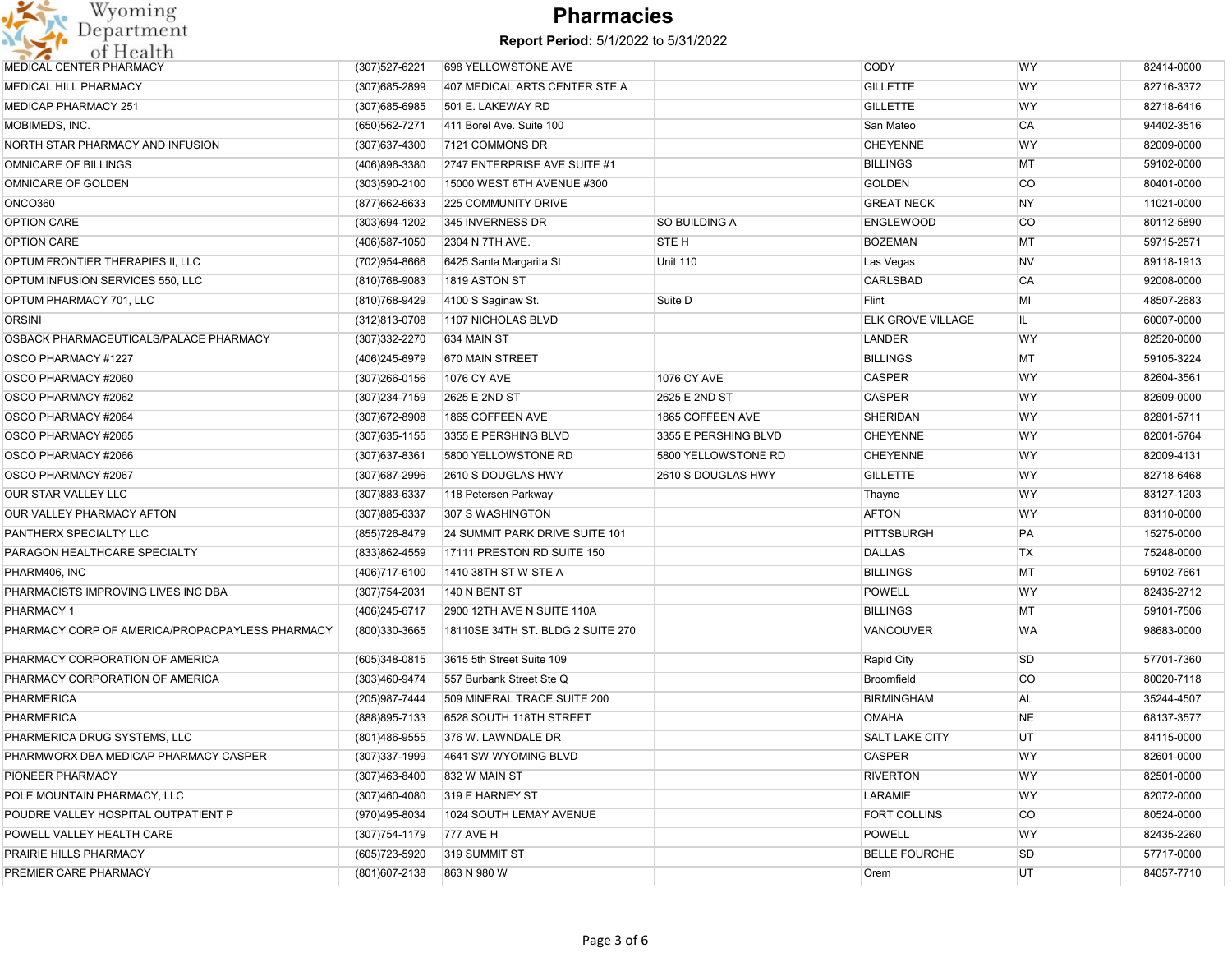

| PROFESSIONAL PHARMACY/VALLEY PHARMACY | (307) 326-5129    | 101 CONSTITUTION AVE            |                 | <b>SARATOGA</b>       | <b>WY</b> | 82331-0000 |
|---------------------------------------|-------------------|---------------------------------|-----------------|-----------------------|-----------|------------|
| QUALITY IV CARE                       | (307) 742-5048    | 3131 GRAND AVE., UNIT #B        |                 | LARAMIE               | <b>WY</b> | 82070-5140 |
| RAWHIDE DRUG LLC                      | (970)481-9668     | 232 S. MAIN STREET              |                 | <b>LUSK</b>           | <b>WY</b> | 82225-0000 |
| <b>RED ROCK PHARMACY</b>              | (385)315-5770     | 450 S 900 E SUITE 150           | <b>STE 150</b>  | <b>SALT LAKE CITY</b> | UT        | 84102-0000 |
| <b>RED ROCK PHARMACY</b>              | (801)477-9444     | 863 WEST 450 SOUTH STE 101      |                 | <b>SPRINGVILLE</b>    | UT        | 84663-0000 |
| REGENTS OF THE UNIVERSITY OF COLORADO | $(303)724 - 0173$ | 13199 East Montview Blvd. #100  | Optional        | Aurora                | <b>CO</b> | 80045-7202 |
| REGIONAL HEALTH HOME PLUS LLC         | (605)717-8741     | 1420 NORTH 10TH STREET SUITE 1  |                 | <b>SPEARFISH</b>      | SD        | 57783-1532 |
| REGIONAL HEALTH HOME PLUS LLC         | (605) 755-3065    | 1906 LOMBARDY DR SUITE 102      |                 | <b>RAPID CITY</b>     | SD        | 57703-4132 |
| REGIONAL HEALTH HOME PLUS LLC         | (605) 755-8184    | 353 FAIRMONT BLVD               |                 | <b>RAPID CITY</b>     | SD        | 57701-7375 |
| REGISTER CLIFF PHARMACY               | (307)836-9270     | 437 WEST WHALEN ST              |                 | <b>GUERNSEY</b>       | <b>WY</b> | 82214-0000 |
| REMEDI SENIOR CARE OF COLORADO LLC    | (303)993-8604     | 8971 HARLAN STREET UNIT B       |                 | <b>WESTMINISTER</b>   | CO        | 80031-0000 |
| <b>RESPACK LLC</b>                    | (360)839-8065     | 18110 SE 34TH ST BLDG 2 STE 290 |                 | <b>VANCOUVER</b>      | WA        | 98683-0000 |
| <b>RICKER PHARMACY INC</b>            | (307) 347-2281    | 1801 BIGHORN AVE                |                 | <b>WORLAND</b>        | WY        | 82401-2691 |
| <b>RIDLEY'S FAMILY MARKETS INC.</b>   | (307) 745-7246    | 3112 EAST GRAND AVENUE          |                 | LARAMIE               | <b>WY</b> | 82070-0000 |
| RIDLEY'S FAMILY MARKETS INC.          | (307) 672-1788    | 169 COFFEEN AVE.                |                 | <b>SHERIDAN</b>       | WY        | 82801-0000 |
| RIDLEY'S FAMILY MARKETS INC.          | (307)877-4209     | 620 PINE AVENUE                 |                 | <b>KEMMERER</b>       | <b>WY</b> | 83101-0000 |
| <b>RIDLEY'S FAMILY MARKETS INC.</b>   | (307) 577-7062    | 300 SE WYOMING BLVD             |                 | <b>CASPER</b>         | <b>WY</b> | 82609-0000 |
| RIDLEY'S FAMILY MARKETS INC.          | (307) 367-4451    | 341 EAST PINE STREET            |                 | <b>PINEDALE</b>       | WY        | 82941-1856 |
| ROCK SPRINGS COMM HLTH (340B)         | (435) 755-8424    | 2620 COMMERCIAL WAY SUITE 12    | <b>STE 12</b>   | <b>ROCK SPRINGS</b>   | WY        | 82901-0000 |
| ROCK SPRINGS COMM HLTH (RETAIL)       | (435) 755-8424    | 2620 COMMERCIAL WAY             |                 | <b>ROCK SPRINGS</b>   | WY        | 82901-0000 |
| <b>ROCK SPRINGS IV CENTER</b>         | (307) 382-3544    | 400 2ND ST                      | STE A1          | <b>ROCK SPRINGS</b>   | WY        | 82901-0000 |
| ROCKERS PHARMACY                      | (913) 294-2715    | 304 BAPTISTE DRIVE              |                 | <b>PAOLA</b>          | ΚS        | 66071-0000 |
| S.E.W. ENTERPRISES INC                | (270) 247-3725    | 317 WEST BROADWAY               |                 | <b>MAYFIELD</b>       | KY        | 42066-0000 |
| <b>SAFEWAY INC</b>                    | (605) 642-3039    | 1606 NORTH AVE SUITE #2         |                 | <b>SPEARFISH</b>      | <b>SD</b> | 57783-1250 |
| SAFEWAY INC                           | (208)395-3920     | 1900 E RICHARDS ST              |                 | <b>DOUGLAS</b>        | WY        | 82633-3029 |
| SAFEWAY PHARMACY #0556                | (308) 635-1444    | 601 BROADWAY                    |                 | <b>SCOTTSBLUFF</b>    | <b>NE</b> | 69361-3517 |
| SAFEWAY PHARMACY #2667                | $(307)635-4087$   | 700 S GREELEY HWY               |                 | <b>CHEYENNE</b>       | <b>WY</b> | 82007-0000 |
| SAFEWAY PHARMACY #2761                | (307) 332-3939    | 1165 MAIN ST                    |                 | <b>LANDER</b>         | <b>WY</b> | 82520-0000 |
| SAFEWAY PHARMACY 2466                 | (307) 745-4224    | 554 N 3RD ST                    |                 | LARAMIE               | <b>WY</b> | 82072-0000 |
| SAMS CLUB PHARMACY 10-6430            | (307)274-9844     | 1948 DELL RANGE BLVD            |                 | <b>CHEYENNE</b>       | <b>WY</b> | 82009-4917 |
| SAMS WEST, INC                        | (307)472-0124     | 4600 E 2ND ST                   |                 | CASPER                | WY        | 82609-4224 |
| SAV-ON PHARMACY #183                  | (307) 733-9223    | 105 BUFFALO WAY                 | 105 BUFFALO WAY | <b>JACKSON</b>        | WY        | 83001-0000 |
| SAV-ON PHARMACY #342                  | (307) 362-9734    | 1323 DEWAR DR                   | 1323 DEWAR DR   | <b>ROCK SPRINGS</b>   | WY        | 82901-0000 |
| SHARED PHARMACY SERVICES OF UTAH      | (801) 262-6980    | 4843 MURRAY BLVD                |                 | <b>MURRAY</b>         | UT        | 84123-0000 |
| <b>SHATTO'S FRONTIER DRUG</b>         | (307) 358-5077    | 1202 E RICHARDS                 |                 | <b>DOUGLAS</b>        | <b>WY</b> | 82633-2934 |
| SINA DRUG, LLC                        | (877) 662-6633    | 13410 Eastpoint center Dr       | Suite 101       | Louisville            | KY        | 40223-4160 |
| <b>SMITH'S 182</b>                    | (307) 362-1841    | 2531 FOOTHILL BLVD              |                 | <b>ROCK SPRINGS</b>   | <b>WY</b> | 82901-0000 |
| SMITH'S 185                           | (307) 266-6250    | 2405 CY AVE                     |                 | <b>CASPER</b>         | WY        | 82604-3444 |
| SMITH'S 187                           | (307) 875-7841    | 905 BRIDGER DR                  |                 | <b>GREEN RIVER</b>    | <b>WY</b> | 82935-5879 |
| SMITH'S PHARMACY 183                  | (307) 856-4934    | <b>1200 W MAIN</b>              |                 | <b>RIVERTON</b>       | WY        | 82501-3227 |
| <b>SMITH'S PHARMACY 86</b>            | (307) 789-0535    | 70 YELLOW CREEK RD              |                 | <b>EVANSTON</b>       | WY        | 82930-5227 |
| SMITHS PHARMACY #180                  | (307) 682-1217    | 906 CAMEL DR                    |                 | <b>GILLETTE</b>       | WY        | 82716-4902 |
|                                       |                   |                                 |                 |                       |           |            |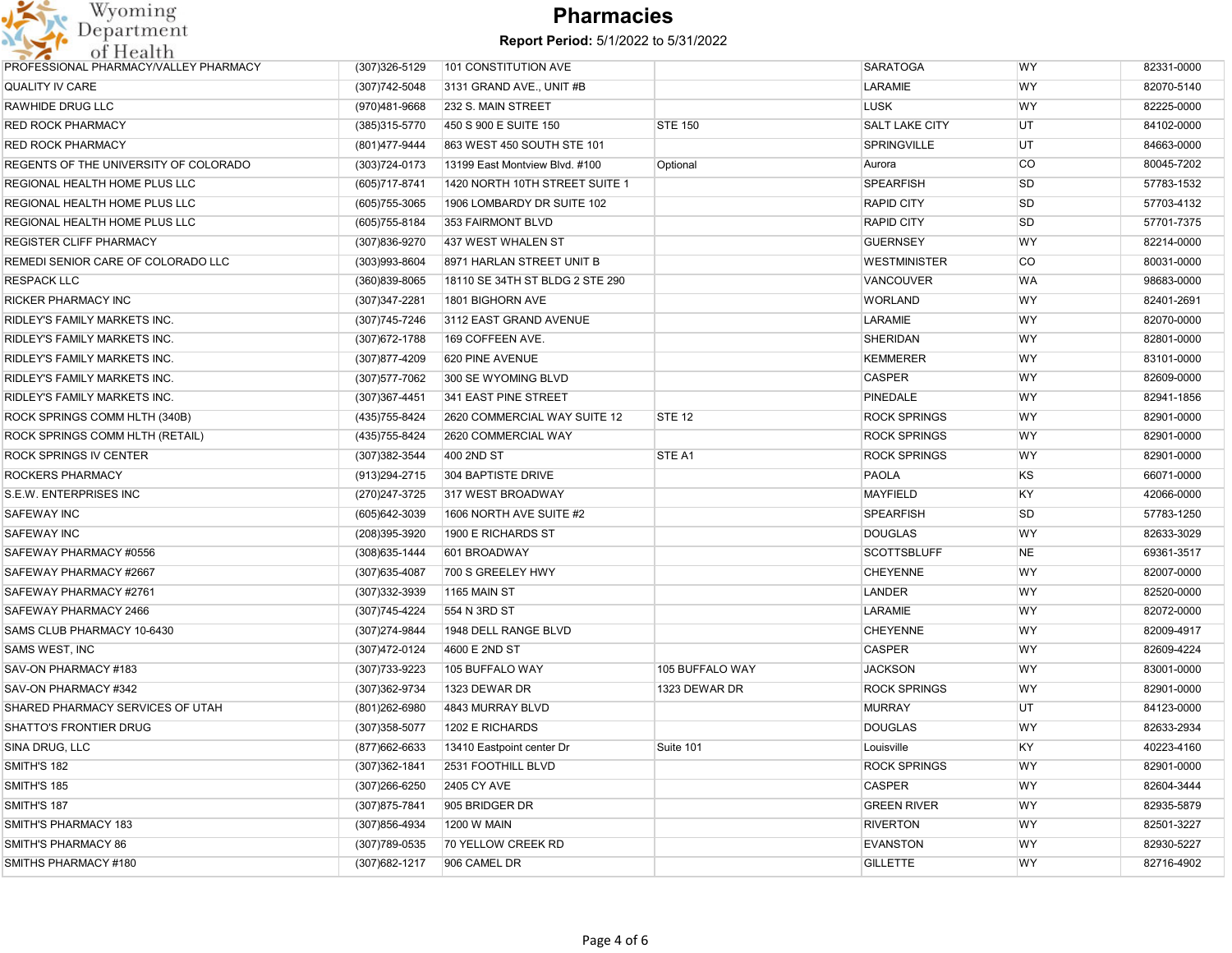

| SMITHS PHARMACY #184                | (307) 733-8746    | 1425 S HIGHWAY 89            |                | <b>JACKSON HOLE</b>   | WY        | 83001-0000 |
|-------------------------------------|-------------------|------------------------------|----------------|-----------------------|-----------|------------|
| <b>SOLEO HEALTH INC.</b>            | (833) 765-3648    | 1324 W. Winton Ave.          |                | Hayward               | CA        | 94545-1408 |
| SOUTH STREET PHARMACY LLC           | (307) 322-2486    | 1456 SOUTH ST                |                | <b>WHEATLAND</b>      | <b>WY</b> | 82201-0000 |
| SPAMONY20 DBA CORNER STONE PHARMACY | (307) 620-7071    | 150 E HART ST                |                | <b>BUFFALO</b>        | <b>WY</b> | 82834-0000 |
| SPECIALTY THERAPEUTIC CARE, LP      | (832)300-1200     | SUITE 330                    |                | <b>HOUSTON</b>        | TX        | 77041-0000 |
| <b>ST JOHN'S MEDICAL CENTER</b>     | (307) 739-6170    | 625 E BROADWAY               |                | <b>JACKSON</b>        | WY        | 83001-0000 |
| <b>ST JOHNS RETAIL PHARMACY</b>     | (307) 739-7650    | PO BOX 428                   |                | <b>JACKSON</b>        | WY        | 83001-0000 |
| <b>STONE DRUG</b>                   | (307) 733-6222    | 830 W BROADWAY               |                | <b>JACKSON</b>        | <b>WY</b> | 83001-0000 |
| SUPERIOR CARE PHARMACY, LLC         | (801) 266-3999    | 2280 WEST ALEXANDER STREET   |                | <b>SALT LAKE CITY</b> | UT        | 84119-2051 |
| SUPERIOR PHARMACY SOLUTIONS. INC.   | (866)416-3655     | 2050 E. ALGONQUIN ROAD       | Suite 606      | <b>SCHAUMBURG</b>     | IL.       | 60173-0000 |
| U OF COL OUTPATIENT PAVILION PHARMA | (720)848-1020     | 1635 AURORA COURT RM 1012    |                | <b>AURORA</b>         | <b>CO</b> | 80045-7402 |
| UINTA DRUG, PC                      | (307) 786-2222    | 2822 WY-414                  |                | LYMAN                 | <b>WY</b> | 82937-0422 |
| UNIVERSITY OF UTAH HUNTSMAN RETAIL  | (801) 585-0172    | 1950 CIRCLE OF HOPE DRIVE SU |                | <b>SALT LAKE CITY</b> | UT        | 84112-5500 |
| UNIVERSITY OF UTAH MIDVALLEY SPECIA | (801) 213-8650    | 6056 FASHION SQUARE DRIVE    |                | <b>MURRAY</b>         | UT.       | 84107-0000 |
| UNIVERSITY OF UTAH MORAN EYE PHARM  | (801) 585-6522    | 65 N MEDICAL DR STE. 2430    |                | <b>SALT LAKE CITY</b> | UT        | 84132-1000 |
| UNIVERSITY OF UTAH OUTPATIENT PHARM | (801) 587-6322    | 50 NORTH MEDICAL DR. A-050   |                | <b>SALT LAKE CITY</b> | UT        | 84132-0001 |
| UNIVERSITY OF WYOMING               | (307) 265-4446    | 1522 E A ST                  |                | <b>CASPER</b>         | WY        | 82601-2217 |
| UNIVERSITY OF WYOMING STUDENT HEALT | (307) 766-6602    | 1000 E UNIVERSITY AVE DEPT   |                | LARAMIE               | WY        | 82071-0000 |
| US BIOSERVICES CORPORATION          | (888) 518-7246    | 5025 Plano Parkway           | Ste. 100       | Carrollton            | TX        | 75010-5021 |
| <b>USRC PHARMACY</b>                | (888) 278-4988    | 1911 CHURCH ST STE 204       | <b>STE 204</b> | <b>NASHVILLE</b>      | TN        | 37203-0000 |
| VANDEL DRUG LLC                     | (307) 532-2214    | 2041 MAIN STREET             |                | <b>TORRINGTON</b>     | WY        | 82240-0000 |
| <b>VICKLUND INC</b>                 | (307)864-2369     | 610 S 6TH ST                 |                | <b>THERMOPOLIS</b>    | WY        | 82443-0000 |
| <b>VILAS PHARMACY</b>               | (307) 283-3883    | 224 E MAIN ST                |                | <b>SUNDANCE</b>       | <b>WY</b> | 82729-0000 |
| WAL-MART PHARMACY #10-0867          | (308) 632-3767    | 3322 AVE I                   |                | <b>SCOTTSBLUFF</b>    | <b>NE</b> | 69361-4589 |
| WAL-MART PHARMACY #10-1315          | (307) 634-7433    | 2032 DELL RANGE BLVD.        |                | <b>CHEYENNE</b>       | WY        | 82009-4956 |
| WAL-MART PHARMACY #10-1412          | (307) 745-6112    | 4308 E GRAND AVE             |                | LARAMIE               | WY        | 82070-5508 |
| WAL-MART PHARMACY #10-1456          | (307) 789-0020    | 125 NORTH 2ND ST             |                | <b>EVANSTON</b>       | <b>WY</b> | 82930-3672 |
| WAL-MART PHARMACY #10-1457          | (307) 856-3269    | 1733 N FEDERAL BLVD          |                | <b>RIVERTON</b>       | <b>WY</b> | 82501-5201 |
| WAL-MART PHARMACY #10-1461          | (307) 362-1967    | 201 GATEWAY BLVD             |                | <b>ROCK SPRINGS</b>   | WY        | 82901-5782 |
| WAL-MART PHARMACY #10-1485          | (307) 686-5166    | 2300 S DOUGLAS HWY           |                | <b>GILLETTE</b>       | WY        | 82718-5420 |
| WAL-MART PHARMACY #10-1508          | (307) 674-7417    | 1695 COFFEEN AVE             |                | <b>SHERIDAN</b>       | WY        | 82801-5761 |
| WAL-MART PHARMACY #10-1543          | (605) 642-3025    | 2825 1ST AVE                 |                | <b>SPEARFISH</b>      | <b>SD</b> | 57783-3261 |
| WAL-MART PHARMACY #10-1617          | (307)237-0994     | 4400 E 2ND ST                |                | <b>CASPER</b>         | <b>WY</b> | 82609-0000 |
| WAL-MART PHARMACY #10-1778          | (307) 527-5746    | 321 YELLOWSTONE AVE          |                | <b>CODY</b>           | WY        | 82414-0000 |
| WAL-MART PHARMACY #10-4653          | (307) 823-6812    | 580 LIVINGSTON AVE           |                | <b>CHEYENNE</b>       | WY        | 82007-1966 |
| WAL-MART PHARMACY 10-3778           | (307)232-9605     | 4255 CY AVENUE               |                | <b>CASPER</b>         | <b>WY</b> | 82604-4247 |
| WAL-MART PHARMACY 10-4377           | (970)824-0317     | 2000 WEST VICTORY WAY        |                | <b>CRAIG</b>          | CO        | 81625-3440 |
| WAL-MART PHARMACY 10-4471           | (307)417-3058     | 2390 E CEDAR ST              |                | <b>RAWLINS</b>        | WY        | 82301-6026 |
| <b>WALGREEN CO</b>                  | (801) 736-9309    | 201 S 1300 E                 | <b>STE 101</b> | <b>SALT LAKE CITY</b> | UT        | 84102-2608 |
| <b>WALGREEN CO</b>                  | (303) 729-2719    | 10103 RIDGEGATE PKWY STE 117 |                | LONE TREE             | CO        | 80124-0000 |
| <b>WALGREEN CO</b>                  | $(303)305 - 5875$ | 2608 E. COLFAX AVE           |                | <b>DENVER</b>         | CO        | 80206-1412 |
| WALGREENS #05838                    | (307) 635-0241    | 2304 E. LINCOLNWAY           |                | <b>CHEYENNE</b>       | WY        | 82001-5416 |
|                                     |                   |                              |                |                       |           |            |